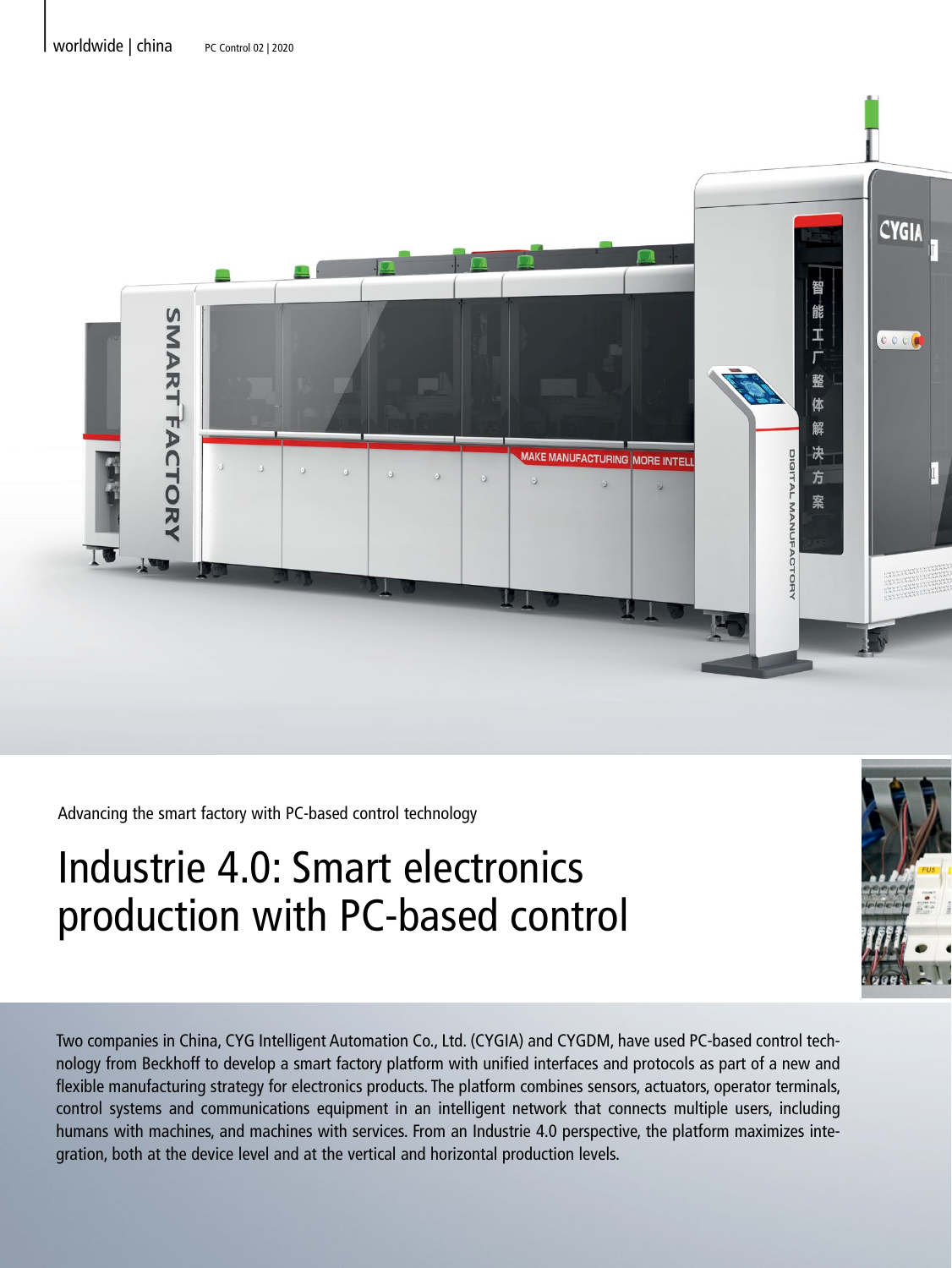



**The CX9020 Embedded PC that controls the smart warehouse**

Formed in 2006, CYGIA is one of China's foremost high-tech companies. Its business is customer-specific automation and test solutions for industries such as consumer electronics, semiconductors, automotive, energy, medical engineering and lighting technology, among others. CYGDM, founded in 2015, is a software and hardware services vendor specialized in developing and implementing smart factory solutions. Examples of projects include the ALC line control system, the iSPC smart data analytics system, and smart warehouse management and logistics systems.

### **Open control technology for the smart factory**

CYGIA's smart factory solution utilizes IoT and monitoring technology to facilitate information management, to track the production process better, to reduce manual intervention on production lines, and to streamline production planning. Other technologies deployed as part of the solution include simulation, multimedia, and augmented reality. CYGIA and CYGDM chose powerful CX2030 and CX9020 Embedded PCs from Beckhoff to deliver the requisite computing power. The CX2030 handles higher-level hub control in the smart factory, while the CX9020 is used as control platform for distributed sub-stations. The open architecture of PC-based control, combined with ultra-fast EtherCAT communication technology, meets all their requirements when it comes to keeping response times as short as possible, while at the same time supporting time-division multiplexing and multitasking, programming in high-level languages, and extensive data storage capacity.

On the software side, the integration of the Beckhoff TwinCAT 3 automation software into Visual Studio® is a key benefit for CYGIA's experts: In their view, the standardized bottom-layer control platform, created in TwinCAT 3's object-oriented development environment, combined with the upper-layer control platform developed in .NET, has made it easier to integrate a wide variety of devices and to shorten the time required to develop their smart factory solution. Plus, being able to develop the software on a modular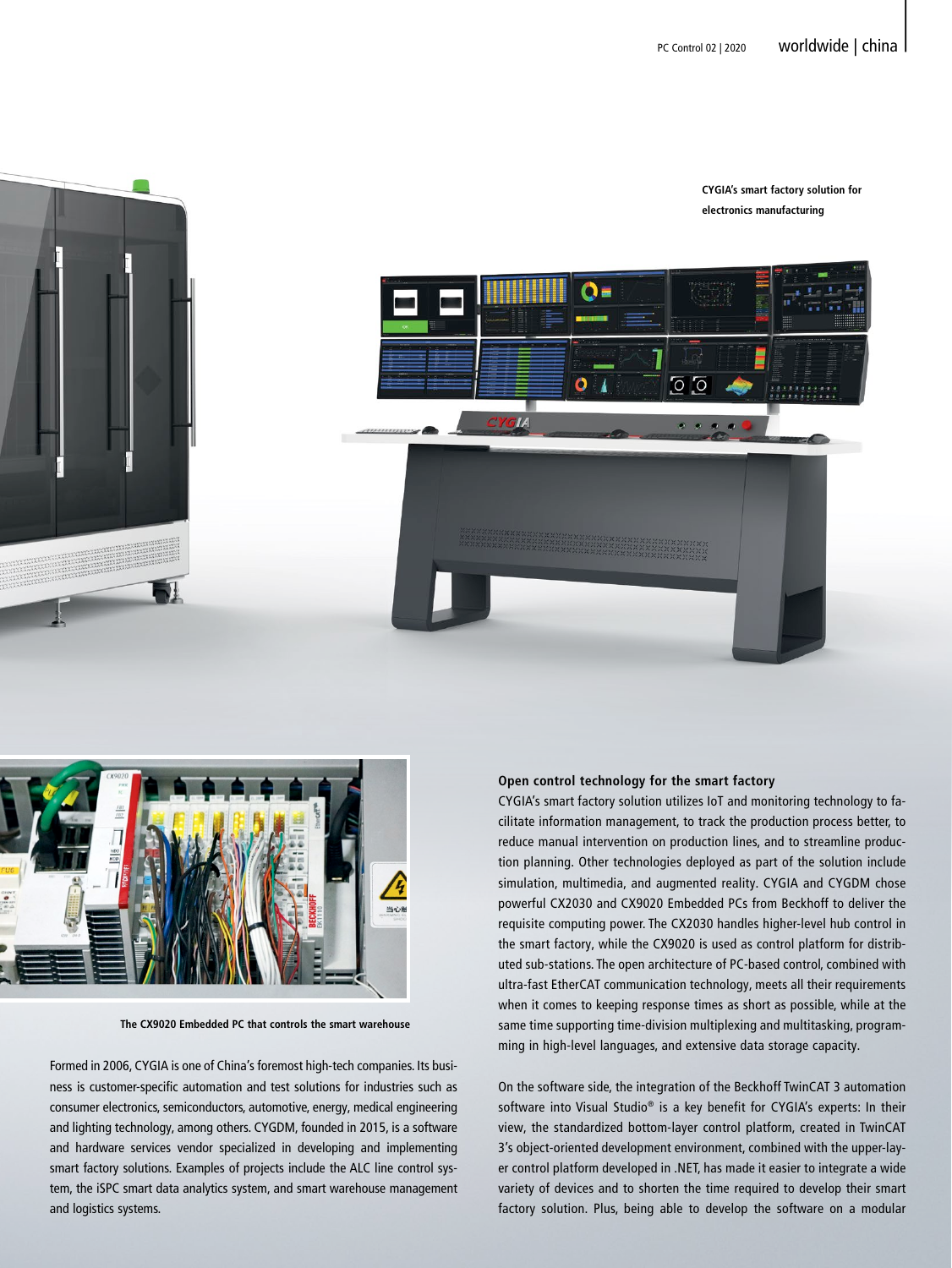and distributed basis, they say, results in greater software efficiency while minimizing development and maintenance costs. In the higher-level control system, they use both ADS.Net components and the Dynamic Link Library (DLL) to implement asynchronous communication between the server and multiple clients. The entire communication architecture, they claim, not only saves time, it is efficient and compatible, too. In addition, the TwinCAT Automation Interface enables developers to program device interaction using COM technology.

With TwinCAT, CYGIA's engineers can use a unified, object-oriented, modular program framework, Structured Text, object-oriented programming and customer-specific libraries – all of which help streamline the development of this complex system. Joshua Wang, R&D Director at CYGIA, explains: "We've succeeded in improving programming efficiency through modularization and standardization. We only need to modify a few methods when developing new production technologies. The program may be large and complex, but we can reuse the code efficiently, nonetheless. The program has a clear structure, is easy to read, and is highly portable." It makes the most of TwinCAT 3's built-in capabilities for system configuration, PLC code development, motion control configuration, bus and module configuration, and HMI development, as well as its oscilloscope functionality. And the program structure, process control, data structure, alarm release and security control have all been standardized as well.

## **Smart factory solution for mobile phone production**

The software and hardware from Beckhoff perfectly fulfill CYGIA's requirements for smart solutions in electronics manufacturing. Compared to a conventional setup with separate production stations, CYGIA's system can achieve greater manufacturing and supply-chain flexibility and improve capacity utilization. For instance, it enables the ERP, MES and monitoring systems involved in the manufacture of mobile phone circuit boards to exchange data, resulting in comprehensive process automation that spans everything from order booking and handling, material distribution, product manufacture and inspection to packaging, warehousing, logistics and transportation. The smart factory's system architecture combines order, asset and quality management functions with a management dashboard, inventory control and product traceability.

The intelligent warehouse assigns codes to all goods and creates unified racks and pallets that are carried by forklifts or shuttles into the intended positions. Each storage location is controlled by the warehouse management software. Product locations, inventory levels, open storage locations and storage strategies are all administered through a parameter management system. The CX9020 Embedded PC is the core element in inventory control, running the PLC program, connecting to the local MES over TCP/IP, and operating as an NC controller for material requirements planning. It also connects with the extended part of the feed and removal mechanism, in a chain topology, via an EK1110 EtherCAT extension.

The main elements in the automated production line include hollow-board printing, surface mounting, reflow welding, dispensing, screw locking, automated optical inspection, integrated and functional circuit testing, and packing and unpacking. The line has three CX2030 Embedded PCs in total,

ОK **6**

**1**

## Information displayed on the central control platform's HMI



which communicate at extremely high speed with the higher-level central control system and are essential to ensuring efficient production and precise fabrication of semiconductor components. The master CX2030 runs both the PLC program and the motion control and HMI software. It also sends data bidirectionally at high speed between the control system and the MES over TwinCAT TCP/IP (TF6310), and controls the printing, surface mounting and reflow welding processes. Here, TwinCAT PLC/NC PTP 10/NC I (TC1260) provides full motion control functionality that can dynamically position 20 EtherCAT servo axes per machine. The NC I interpolation function serves to achieve smooth, steady, coupled movements on two axes and to control the arc-welding process.

The second CX2030 Embedded PC runs PLCs, motion control and HMI software, handles communication over TCP/IP, and exchanges data with the ALC line control system. It also receives instructions from the MES over TCP/IP